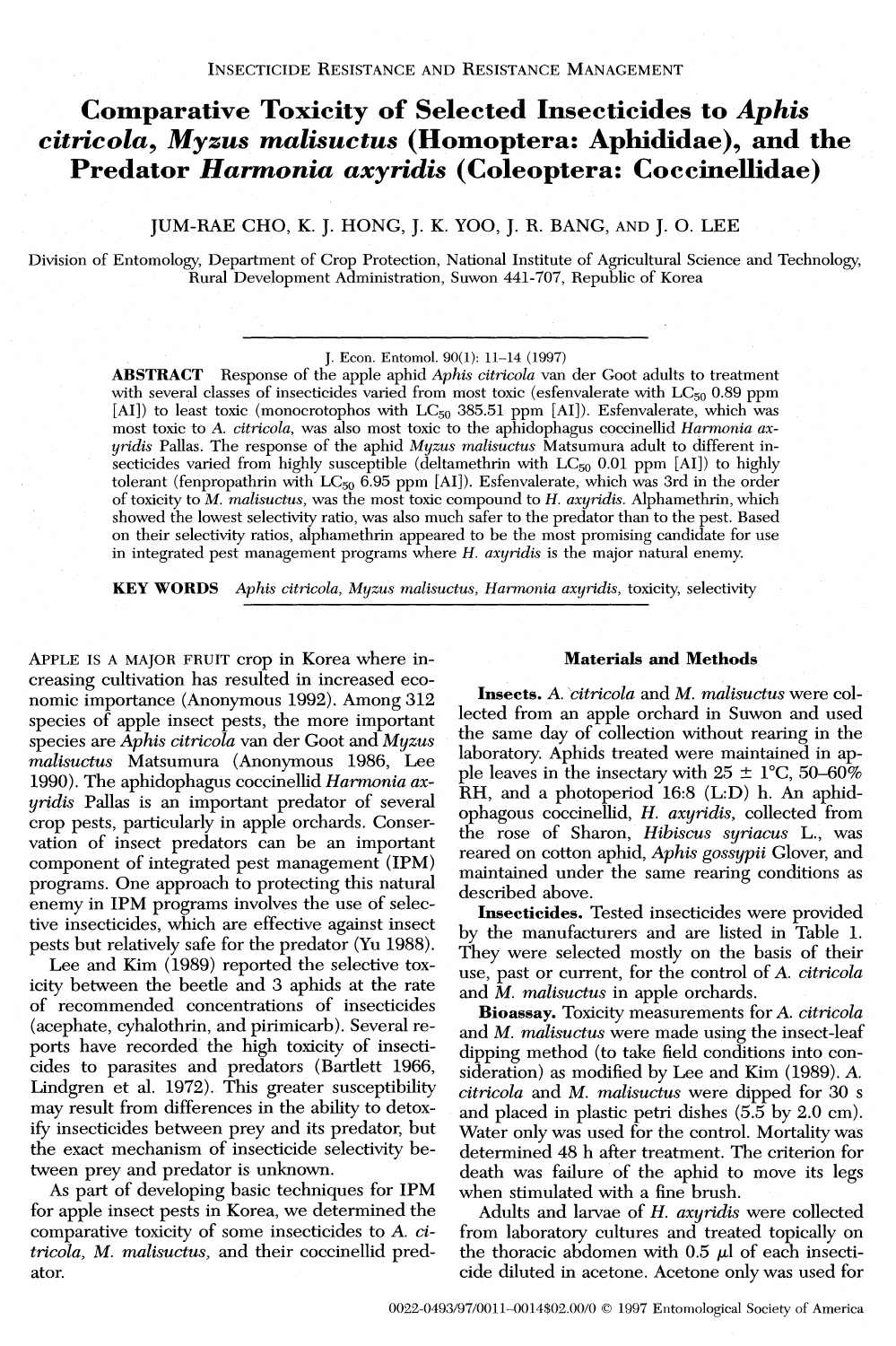| Common name     | AI, % |    | Chemical name                                                                                                                                                                                  |  |  |  |  |
|-----------------|-------|----|------------------------------------------------------------------------------------------------------------------------------------------------------------------------------------------------|--|--|--|--|
| Alphamethrin    | 2%    | EС | A racemate composed of $(S)$ - $\alpha$ -cyano-3-phenoxybenzyl<br>$(1R)$ -cis-3- $(2,2$ -dichloro-vinyl)-2,2-dimethylcyclopro-<br>pane carboxylate and $(R)$ - $\alpha$ -cyano-3-phenoxybenzyl |  |  |  |  |
|                 |       |    | $(1\bar{S})$ -cis-3- $(2,2$ -dichlorovinyl)-2,2-dimethylcyclopropane<br>carboxylate                                                                                                            |  |  |  |  |
| Deltamethrin    | $1\%$ | EC | $(S)$ - $\alpha$ -cyano-3-phenoxybenzyl- $(1R)$ -cis $(2,2$ -dibromovi-<br>nyl)-2,2-dimethylcyclopropane carboxylate                                                                           |  |  |  |  |
| Esfenvalerate   | 1.5%  | EС | (S)-α-cyano-3-phenoxybenzyl-(S)-2-(4-chlorophenyl)-3-<br>methylbutyrate                                                                                                                        |  |  |  |  |
| Fenpropathrin   | 5%    | EС | $(RS)$ - $\alpha$ -cyano-3-phenoxybenzyl-2,2,3,3-tetramethyl-cy-<br>clopropane carboxylate                                                                                                     |  |  |  |  |
| Methomyl        | 24.1% | SС | S-methyl N-(methyl carbamoloxy) thioacetimidate                                                                                                                                                |  |  |  |  |
| Monocrotophos   | 24%   | SС | Dimethyl(E)-1-methyl-2-methylcarbamoyl vinylphos-<br>phate                                                                                                                                     |  |  |  |  |
| Phosphamidon    | 50%   | SC | 2-chloro-2-diethyl carbmoyl-1-methyl vinyl dimethyl-<br>phosphate                                                                                                                              |  |  |  |  |
| Pyridaphenthion | 30%   | EС | 0,0-diethyl-0-(3-oxo-2-phenyl-2H-pyridazine-6-yl) phos-<br>phorothioate                                                                                                                        |  |  |  |  |

**Table 1. Insecticides used in this study** 

EC, emulsifiable concentrate; SC, soluble concentrate

the control. After treatment, the insects were maintained in plastic petri dishes (10 by 7.5 cm) under the same conditions as described above. The test insects were provided cotton aphids as a food source. Mortality was determined 48 h after treatment. The criterion for death was failure of the aphidophagous beetle to move its legs when stimulated with a fine brush. Results were analyzed by probit analysis (Finney 1971, Raymond 1985). Selectivity data were obtained by dividing the  $LC_{50}$ value of each insecticide to A. *citricola* and *M. malisuctus* by the same value for *H. axyridis.* Values **>1** indicate the insecticide was more toxic to the predator than to the pest. Values <1 indicate the insecticide was more toxic to the pest than to the predator. Thus, the lower the value, the safer an insecticide is for the beneficial insect and, therefore, potentially more appropriate for use in IPM programs.

### **Results**

There was considerable variation in the response of these insects to the insecticides tested (Table **2).**  For A. *citricola,* the range from most toxic (esfenvalerate) to least toxic (monocrotophos) was >430 fold based on the  $LC_{50}$ s. Esfenvalerate, which was the most toxic to A. *citricola,* was also most toxic to *H, axyridis* adults. All insecticides tested were generally more toxic to A. *citricola* than to *H. axyridis.* Alphamethrin, which showed the lowest selectivity ratio, was less toxic to *H, axyridis* adults than **A,** *citricola.* 

Selective toxicities of several classes of insecticides to A. *citricola* adults and *H. axyridis* larvae are shown in Table 3. Deltamethrin was most toxic to *H, axyridis* larvae of the 8 insecticides tested. Alphamethrin, which showed the lowest selectivity ratio, was much safer to H. *axyridis* larvae than *A. citricola.* 

The  $LC_{50}$ s and the selective toxicity of several classes of insecticides to *M. mlisuctus* and *H. axuridis* adults are shown in Tables 4 and 5. *M, mal-* **<sup>J</sup>** *isuctus* was more susceptible to all the insecticides tested than **A.** *citricola.* The response of M. *mali*suctus adults to treatment with the different insecticides varied from highly susceptible  $(LC_{50}$  of  $<$ 0.01 ppm [AI]) to highly tolerant (LC<sub>50</sub> of >6.95 ppm  $[\overline{AI}]$ ). Esfenvalerate, which was 3rd in the order of toxicity to M. *malisuctus,* was the most toxic

**Table 2. Selective toxicity of several classes of insecticides to A. citricola adults and H. axyridis adults** 

|                           |                  | A. citricola adult                 |                 |       | H. axyridis adult |                                       |                 |       |        |
|---------------------------|------------------|------------------------------------|-----------------|-------|-------------------|---------------------------------------|-----------------|-------|--------|
| Insecticide               | $\boldsymbol{n}$ | $LC_{50}$ , ppm $(AI)$<br>(95% FL) | Slope $\pm$ SE  | $x^2$ | $\boldsymbol{n}$  | $LC_{50}$ , ppm $(AI)$<br>$(95\%$ FL) | $Slope \pm SE$  | $x^2$ | $SR^a$ |
| Alphamethrin              | 120              | 5.19<br>$(3.79 -$<br>6.34)         | $2.14 \pm 0.34$ | 0.10  | 50                | $(72.58 - 138.47)$<br>100.04          | $1.12 \pm 0.20$ | 1.21  | 0.05   |
| Deltamethrin <sup>-</sup> | 134              | $(0.58 -$<br>1.45)<br>1.08         | $1.60 \pm 0.34$ | 2.03  | 50                | $(62.79 - 129.67)$<br>89.35           | $0.99 \pm 0.16$ | 0.23  | 0.01   |
| Esfenvalerate             | 119              | 0.89<br>$(0.08 -$<br>2.04)         | $0.92 \pm 0.23$ | 1.46  | 50                | $(3.54 - 13.53)$<br>8.09              | $0.65 \pm 0.15$ | 0.58  | 0.11   |
| Fenpropathrin             | 180              | $(24.59 - 35.85)$<br>30.60         | $2.46 \pm 0.35$ | 0.71  | 50                | 263.42 (233.54-296.53)                | $2.80 \pm 0.24$ | 1.00  | 0.12   |
| Methomyl                  | 122              | $(36.36 - 96.09)$<br>67.76         | $1.78 \pm 0.29$ | 3.95  | 50                | $34.95$ $(31.43 - 39.13)$             | $3.54 \pm 0.37$ | 3.92  | - 1.94 |
| Monocrotophos             | 150              | 385.51 (330.59-436.40)             | $3.19 \pm 0.38$ | 4.47  | 50                | 366.70 (337.01-396.27)                | $6.07 \pm 0.68$ | 0.10  | 1.05   |
| Phosphamidon              | 112              | 368.51 (327.94-409.91)             | $3.73 \pm 0.39$ | 4.41  | 50                | 44.02 (40.58 – 47.58)                 | $5.85 \pm 0.59$ | 0.55  | 8.37   |
| Pyridaphenthion           | 239              | $70.65$ $(36.27 - 102.27)$         | $1.62 \pm 0.27$ | 6.72  | 50                | 341.65 (263.83-517.02)                | $1.30 \pm 0.30$ | 0.57  | 0.21   |
|                           |                  |                                    |                 |       |                   |                                       |                 |       |        |

a Selectivity ratios: LC<sub>50</sub> of *A. citricola* adult/LC<sub>50</sub> of *H. axyridis* adult. Ratios >1 indicate insecticides more toxic to the predator than to the pest; ratios <1 indicate insecticides more toxic to the pest than to the predator.

Ξ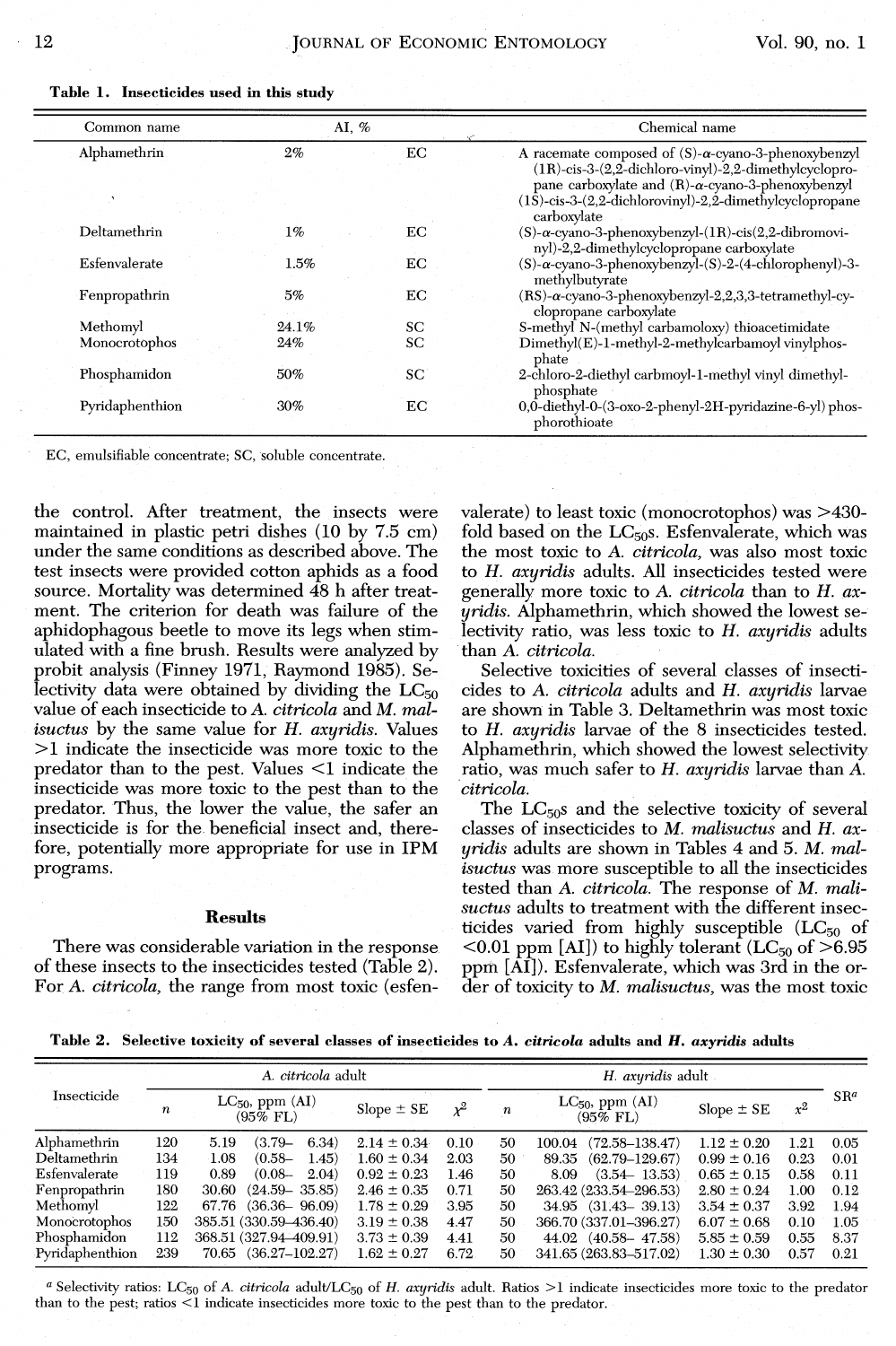| Table 3.Selective toxicity of several classes of insecticides to <i>A. citricola</i> adults and <i>H. axyridis</i> larvae |  |  |  |  |  |
|---------------------------------------------------------------------------------------------------------------------------|--|--|--|--|--|
|                                                                                                                           |  |  |  |  |  |

|                 | A. citricola adult |                                       |                 |       |                  | H. axyridis larva                |                 |       |         |
|-----------------|--------------------|---------------------------------------|-----------------|-------|------------------|----------------------------------|-----------------|-------|---------|
| Insecticide     | n                  | $LC_{50}$ , ppm $(AI)$<br>$(95\%$ FL) | $Slope \pm SE$  | $x^2$ | $\boldsymbol{n}$ | $LC_{50}$ ppm $(AI)$<br>(95% FL) | Slope $\pm$ SE  | $x^2$ | $S R^a$ |
| Alphamethrin    | 120                | 6.34)<br>5.19<br>$(3.79-$             | $2.14 \pm 0.34$ | 0.10  | 50               | $(60.20 - 117.93)$<br>87.93      | $1.26 \pm 0.16$ | 0.27  | 0.06    |
| Deltamethrin    | 134                | $(0.58 -$<br>1.45)<br>1.08            | $1.60 \pm 0.34$ | 2.03  | 50               | $(14.02 - 27.47)$<br>19.65       | $1.07 \pm 0.16$ | 0.45  | 0.05    |
| Esfenvalerate   | 119                | 0.89<br>2.04)<br>$(0.08 -$            | $0.92 \pm 0.23$ | 1.46  | 50               | $(20.79 - 52.67)$<br>30.53       | $0.90 \pm 0.16$ | 0.07  | 0.03    |
| Fenpropathrin   | 180                | $(24.59 - 35.85)$<br>30.60            | $2.46 \pm 0.35$ | 0.71  | 50               | $(13.97 - 47.97)$<br>22.81       | $1.20 \pm 0.27$ | 3.29  | 1.34    |
| Methomyl        | 122                | 67.76 (36.36 96.09)                   | $1.78 \pm 0.29$ | 3.95  | 50               | 148.26 (137.63-159.80)           | $6.37 \pm 0.61$ | 0.93  | 0.46    |
| Monocrotophos   | 150                | 385.51 (330.59-436.40)                | $3.19 \pm 0.38$ | 4.47  | 50               | 208.64 (162.55-255.92)           | $2.13 \pm 0.25$ | 2.29  | 1.85    |
| Phosphamidon    | 112                | 368.51 (327.94-409.91)                | $3.73 \pm 0.39$ | 4.41  | 50               | $(45.67 - 74.06)$<br>61.31       | $2.40 \pm 0.36$ | 27.68 | 6.01    |
| Pyridaphenthion | 239                | $(36.27 - 102.27)$<br>70.65           | $1.62 \pm 0.27$ | 6.72  | 50               | 186.70 (166.31-207.07)           | $3.74 \pm 0.39$ | 12.06 | 0.38    |

*a* Selectivity ratios: LC<sub>50</sub> of A. *citricola* adult/LC<sub>50</sub> of *H. axyridis* larva. Ratios >1 indicate insecticides more toxic to the predator *than to the pest; ratios* <1 *indicate insecticide more toxic to the pest than to the predator.* 

compound to H. *axyridis.* As a whole, all the synthetic pyrethroids tested in this experiment were more toxic to both **A.** *citricola* and *M. maliscutus*  than several other classes of insecticides. However, deltamethrin showed the lowest selectivity ratio and, also, was much safer to H. *axyridis* than to *M. malisuctus.* 

### **Discussion**

Ideal insecticides for use in IPM programs will be toxic to the pest but not to its natural enemies (Plapp and Bull 1978). In the absence of such an insecticide, the best alternative will be to use insecticides that are least selective against the predator. Of the 8 insecticides tested, our data show that almost all insecticides tested were more toxic to the pest than to the predator. Alphamethrin showed the lowest selectivity ratio for larvae and adults of *H, axyridis* compared with *A. citricola*  and *M. malisuctus.* These results indicate that all the synthetic pyrethroids tested were highly toxic to **A.** *citricola* and *M, malisuctus,* but less toxic to *H. axyridis.* This agrees with the findings of Plapp and Bull (1978) and Waddill (1978) who concluded that pyrethroids may be least toxic of available insecticides for both parasites and predators.

The low insecticide susceptibility of H. *axyridis*  to the pyrethroids may be the result of its generally high levels of the insecticide detoxifying enzyme activities as compared with the prey (Yu 1987). Use

of insecticides that are selectively more toxic to the pest than to the predator has been advocated by several researchers (Plapp and Bull 1978, Coats et al. 1979, Rajakulendran and Plapp 1982). Most of these studies have shown that certain pyrethroids are more toxic to pest insects than to some beneficial insects. This differential insecticide susceptibility may result from biochemical differences between the predator and its prey. In the case of the pyrethroids, these compounds are metabolized by microsomal oxidase and esterases in insects (Shono et al. 1979). Based on our data, it is difficult to determine why H. *axyridis* was less susceptible to the pyrethroids compared with the prey. To do so, additional studies must be done to evaluate detoxification mechanisms, penetration, and target site sensitivity, which could contribute to our understanding of differential toxicity between natural enemies and their prey.

However, based on their selectivity ratios, alphamethrin seems to be the most promising candidate insecticide tested for use in IPM programs where *H, axyridis* is the major natural enemy. Additional data are needed, however, to determine if the relationship reported here extends to favorable selectivity for other predators and parasites. In ad dition, comparative field evaluation of selected insecticides within this class may be necessary to ascertain their effects on additional natural enemy species, and to evaluate their relative usefulness in

**Table 4. Selective toxicity of several classes of insecticides to M.** *malisuctus* **adults and** *H. axyridis* **adults** 

|                      | M. malisuctus adult |                                       |                 |          |                  |                                       |                 |       |         |
|----------------------|---------------------|---------------------------------------|-----------------|----------|------------------|---------------------------------------|-----------------|-------|---------|
| Insecticide          | n                   | $LC_{50}$ , ppm $(AI)$<br>$(95\%$ FL) | $Slope \pm SE$  | $\chi^2$ | $\boldsymbol{n}$ | $LC_{50}$ , ppm $(AI)$<br>$(95\%$ FL) | Slope $\pm$ SE  | $x^2$ | $S R^a$ |
| Alphamethrin         | 453                 | $0.05(0.01 - 0.18)$                   | $1.07 \pm 0.34$ | 6.86     | 50               | $(72.58 - 138.47)$<br>100.04          | $1.12 \pm 0.20$ | 1.21  | 0.0005  |
| Deltamethrin         | 492                 | $0.01(0.01-0.04)$                     | $1.00 \pm 0.34$ | 8.49     | 50               | $(62.79 - 129.67)$<br>89.35           | $0.99 \pm 0.16$ | 0.23  | 0.0001  |
| <b>Esfenvalerate</b> | 1.131               | $0.71(0.15 - 1.38)$                   | $1.15 \pm 0.25$ | 2.82     | 50               | $(3.54 - 13.53)$<br>8.09              | $0.65 \pm 0.15$ | 0.58  | 0.09    |
| Fenpropathrin        | 544                 | $6.95(6.04 - 8.08)$                   | $2.53 \pm 0.33$ | 2.58     | 50               | 263.42 (233.54-296.53)                | $2.80 \pm 0.24$ | 1.00  | 0.03    |
| Methomyl             | 699                 | $2.91(2.34 - 3.46)$                   | $1.94 \pm 0.23$ | 0.91     | 50               | $34.95$ $(31.43 - 39.13)$             | $3.54 \pm 0.37$ | 3.92  | 0.08    |
| Monocrotophos        | 337                 | $3.96(1.22 - 6.30)$                   | $1.83 \pm 0.43$ | 9.80     | 50               | 366.70 (377.01-396.27)                | $6.07 \pm 0.68$ | 0.10  | 0.01    |
| Phosphamidon         | 765                 | $4.87(2.93 - 6.24)$                   | $3.15 \pm 0.62$ | 1.00     | 50               | 44.02 (40.58 - 47.58)                 | $5.85 \pm 0.59$ | 0.55  | 0.11    |
| Pyridaphenthion      | 1.079               | $0.95(0.41 - 1.34)$                   | $2.94 \pm 0.68$ | 1.94     | 50               | 341.65 (263.83-517.02)                | $1.30 \pm 0.30$ | 0.57  | 0.003   |

<sup>a</sup>*Selectivity ratios: LCso of* **iM.** *malisuctus adult/LCso of H, axyridis adult. Ratios* >1 *indicate insecticides more toxic to the predator than to the pest: ratios* <1 *indicate insecticides more toxic to the past than to the predator.*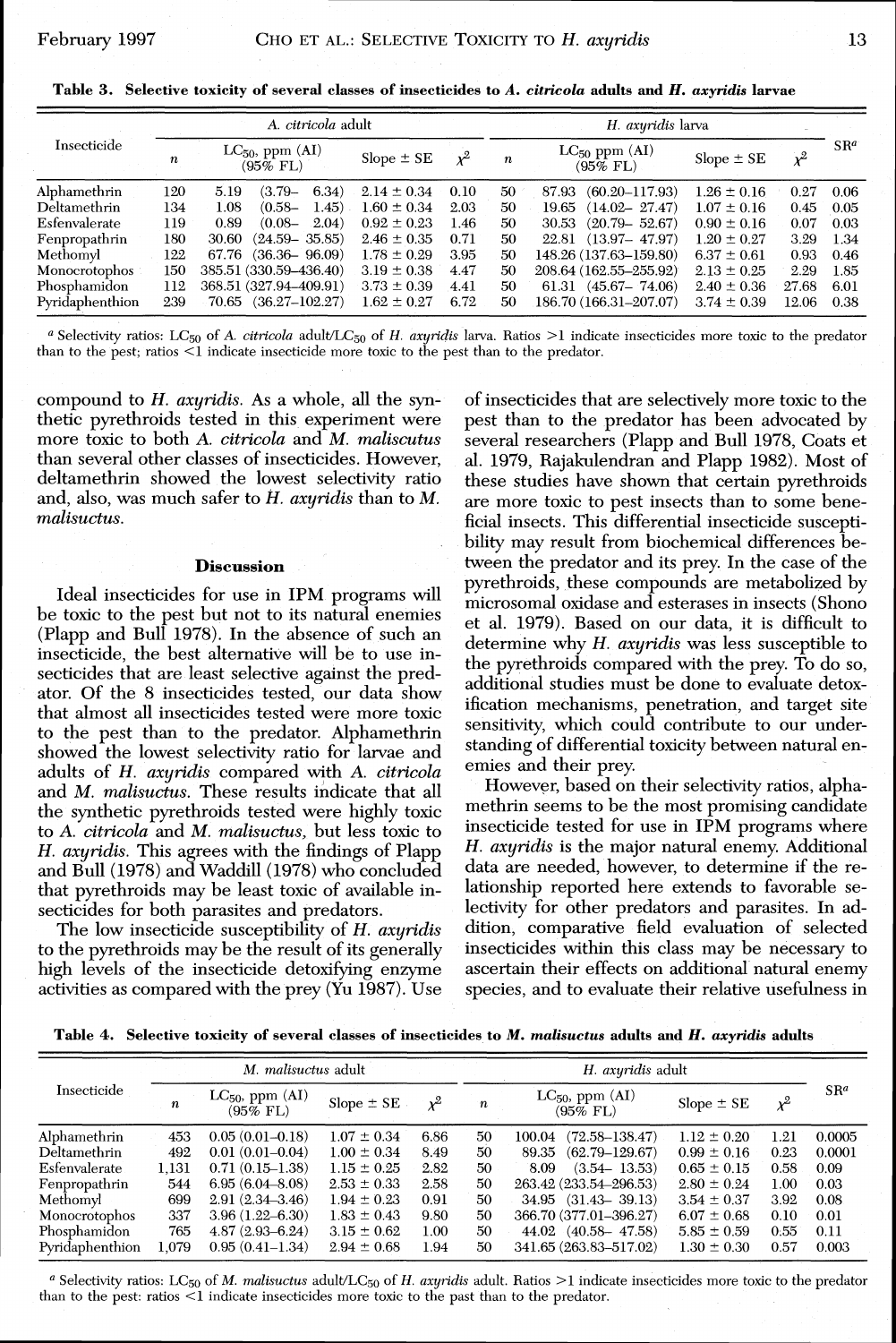**Table 5. Selective toxicity of several classes of insecticides to M.** *malisuctus* **adults and** *H. axyridis* **larvae** 

|                 | M. malisuctus adult |                                     |                 |       |    | H. axyridis larva                     |                 |       |        |  |
|-----------------|---------------------|-------------------------------------|-----------------|-------|----|---------------------------------------|-----------------|-------|--------|--|
| Insecticide     | n                   | $LC_{50}$ ppm $(AI)$<br>$(95\%$ FL) | $Slope \pm SE$  | $x^2$ | n  | $LC_{50}$ , ppm $(AI)$<br>$(95\%$ FL) | $Slope \pm SE$  | $x^2$ | $SR^a$ |  |
| Alphamethrin    | 453                 | $0.05(0.01 - 0.18)$                 | $1.07 \pm 0.34$ | 6.86  | 50 | $(60.20 - 117.93)$<br>87.93           | $1.26 \pm 0.16$ | 0.27  | 0.0006 |  |
| Deltamethrin    | 492                 | $0.01(0.01 - 0.04)$                 | $1.00 \pm 0.34$ | 8.49  | 50 | $(14.02 - 27.47)$<br>19.65            | $1.07 \pm 0.16$ | 0.45  | 0.0005 |  |
| Esfenvalerate   | 1.131               | $0.71(0.15-1.38)$                   | $1.15 \pm 0.25$ | 2.82  | 50 | $(20.79 - 52.67)$<br>30.53            | $0.90 \pm 0.16$ | 0.07  | 0.02   |  |
| Fenpropathrin   | 544                 | $6.95(6.04 - 8.08)$                 | $2.53 \pm 0.33$ | 2.58  | 50 | $22.81$ $(13.97 - 47.97)$             | $1.20 \pm 0.27$ | 3.29  | 0.3    |  |
| Methomyl        | 699                 | $2.91(2.34 - 3.46)$                 | $1.94 \pm 0.23$ | 0.91  | 50 | 148.26 (137.63-159.80)                | $6.37 \pm 0.61$ | 0.93  | 0.02   |  |
| Monocrotophos   | 337                 | $3.96(1.22 - 6.30)$                 | $1.83 \pm 0.43$ | 9.80  | 50 | 208.64 (162.55-255.92)                | $2.13 \pm 0.25$ | 2.29  | 0.02   |  |
| Phosphamidon    | 765                 | $4.87(2.93 - 6.24)$                 | $3.15 \pm 0.62$ | 1.00  | 50 | $61.31$ $(45.67 - 74.06)$             | $2.40 \pm 0.36$ | 27.68 | 0.08   |  |
| Pyridaphenthion | 1.079               | $0.95(0.41-1.34)$                   | $2.94 \pm 0.68$ | 1.94  | 50 | 186.70 (166.31-207.07)                | $3.74 \pm 0.39$ | 12.06 | 0.005  |  |

a Selectivity ratios: LC<sub>50</sub> of *M. malisuctus* adult/LC<sub>50</sub> of *H. axyridis* larva. Ratios >1 indicate insecticides more toxic to the predator than to the pest; ratios <l indicate insecticides more toxic to the pest than to the predator.

IPM programs. More basic research concerning the biochemistry of beneficial insects is urgently needed to provide a biochemical basis for designing selective insecticides for use in IPM programs.

### **Acknowledgment**

This research was supported, in part, by grant No. 93018 from the Rural Development Administration in Republic of Korea.

### **References Cited**

- **Anonymous. 1992.** Statistical yearbook of Agriculture, Forestry & Fisheries, pp. 86-87. Ministry of Agriculture, Forestry & Fisheries, Kwachun, Republic of Korea.
- **Bartlett, B. R. 1966.** Toxicity and acceptance of some pesticides fed to parasitic Hymenoptera and predatory coccinellids. J. Econ. Entomol. 59: 1142-1149.
- **Coats, S. A., J. R. Coats, and C. R. Ellis. 1979.** Selective toxicity of three synthetic pyrethroids to eight coccinellids, an eulophid parasitoid and two pest chrysomelids. Environ. Entomol. 8: 720-722.
- **Finney, D. J. 1971.** Probit analysis, 3rd ed. Cambridge University Press, London.
- **Lee,** H. **R., and J. H. Kim. 1989.** Studies on the aphidivorous activity of predacious ladybeetle *Harmonia axyridis* and their selective toxicity. J. Agric. Sci. Chungbuk Natl. Univ. 7(2): 110-118.
- **Lindgren, P. D., D. A. Wolfenberger, J. B. Nosby, and M. Diaz, Jr. 1972.** Response of *Campoletis perdistinctus* and *Apanteles marginiventris* to insecticides. *J.*  Econ. Entomol. 65: 1295-1299.
- **Plapp,** F. **W., Jr., and D. C. Bull. 1978.** Toxicity and selectivity of some insecticides to *Chysopa camea,* a predator of the tobacco budworm. Environ. Entomol. .<br>7: 431–434.
- **Rajakulendran, S. V., and F. W. Plapp. 1982.** Comarative toxicity of 5 synthetic pyrethroids to the to-Eacco budworm, an ichneumonid parasite *Compoletis sonorensis* and a predator *Chysopa camea.* J. Econ. Entomol. 75: 769-772.
- Raymond, M. 1985. Présentation d'un programme d'analyse log-probit pour micro-ordinateur. Cah. OR-STOM Ser. Entomol. Med. Parasitol. 22(2): 117-121.
- **Shono, T., K. Ohasawa, and J. E. Casida. 1979.** Metabolism of trans- and cis-permethrin, trans- and ciscypermethrin and decamethrin by microsomal enzymes. J. Agric. Food. Chem. 27: 316-325.
- **Waddill, V. H. 1978.** Contact toxicity of four synthetic pyrethroids and methomyl to some adult insect parasites. Fla. Entomol. 61: 27-30.
- Yu, **S. J. 1987.** Biochemical defense capacity in the spined soldier bug (Podisus maculiventris) and its lepidopterous prey. Pestic. Biochem. Physiol. 28: 216-223.
- **1988.** Selectivity of insecticides to the spined soldier bug (Heteroptera: Pentatomidae) and its lepidopterous prey. J. Econ. Entomol. 81: 119-122.

*Received for publication 26 Januay* 1995; *accepted 28 Nozjember* 1995.